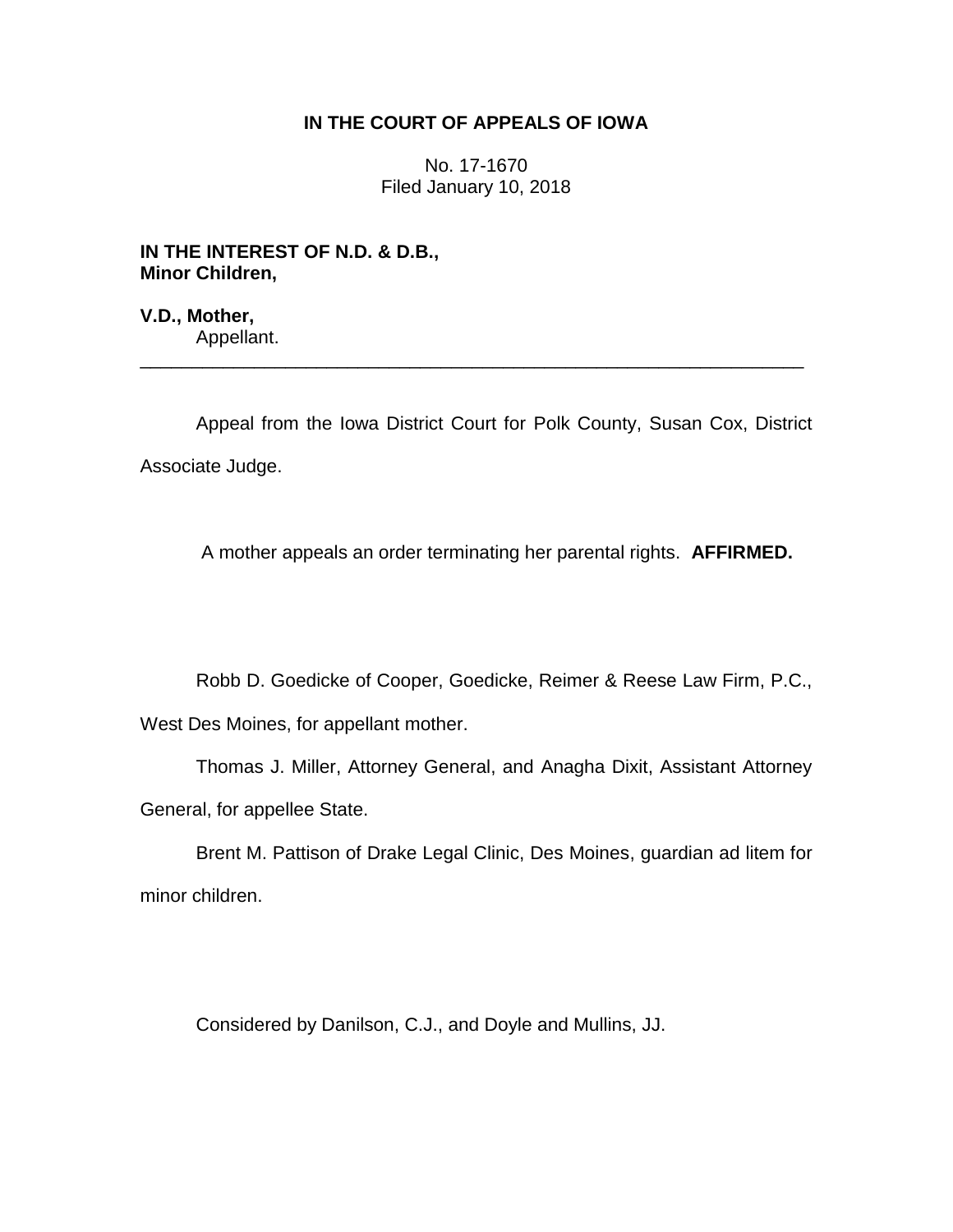#### **MULLINS, Judge.**

A mother appeals a juvenile court order terminating her parental rights to her two children, N.D. and D.B., born in 2007 and 2010, respectively. She contends (1) the State failed to prove the statutory grounds for termination by clear and convincing evidence; (2) termination was not in the best interests of the children; and (3) a statutory exception should have precluded termination.

# **I. Background Facts and Proceedings**

The mother came to the attention of the Iowa Department of Human Services (DHS) in November 2014 upon information that her paramour was using methamphetamine (meth) in the home and had cared for the children while under the influence of the same. The mother also tested positive for meth. It was also determined that the children's maternal grandmother was supervising them while under the influence of meth.

The mother continued to have a relationship with her paramour despite signing a safety plan in which she agreed to ostracize her paramour from her children. The State filed child-in-need-of-assistance (CINA) petitions as to both children and applied for removal. On January 22, 2015, the juvenile court ordered the children be placed in the legal custody of DHS. In February, the court modified its removal order and placed the children with their maternal grandfather. In March the children were adjudicated CINA. In June, due to the mother's progress in sobriety and cooperation with services, the State moved to have the children returned to their mother under DHS supervision. The court granted the motion on June 18. Less than a month later, however, the State moved to have placement of the children returned to their maternal grandfather,

2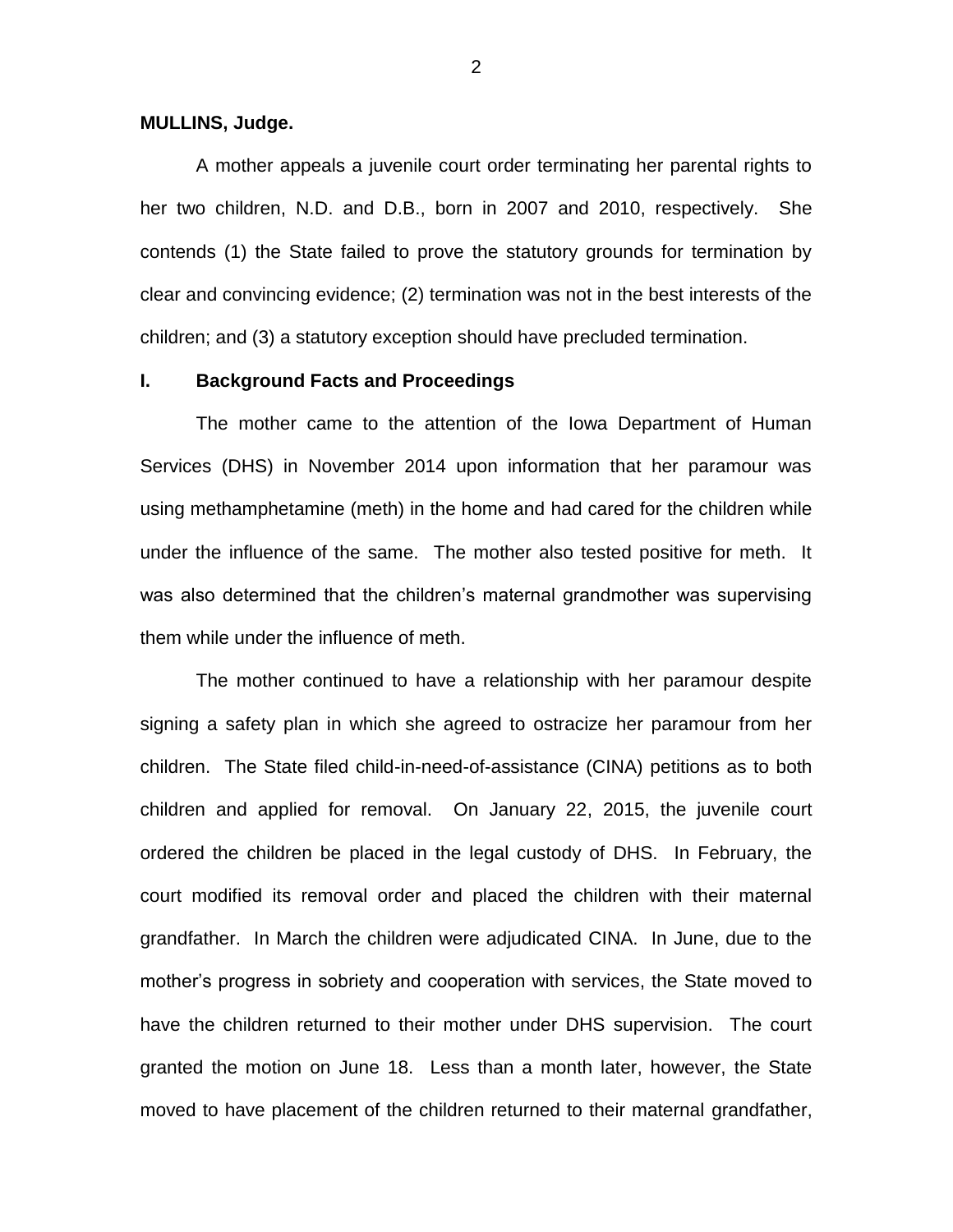noting, among other things, the mother's recent positive test for meth and her lack of involvement in therapy. Following a contested modification hearing, the mother was allowed to retain custody of the children but was subjected to additional restrictions and required to comply with additional services.

In September 2015, the State again moved for modification of placement due to another positive test for meth use. On September 3, the juvenile court granted the motion, removed the children from the mother's custody, and returned them to the custody of their maternal grandfather. As a result of the maternal grandfather's struggles in transporting the children, the children were subsequently placed with a family friend, B.F. Following a permanency hearing in January 2016, the juvenile court granted the mother a six-month extension to address her substance-abuse issues through treatment, demonstrate an ability to maintain a sober lifestyle, and make healthy relationship choices. Three days later, it was discovered the mother tested positive for meth. In April, the mother again tested positive for meth. Later in April, the juvenile court modified placement of the children, placing them with another family friend, M.B. On July 8, the juvenile court returned the children to the mother's custody.

In November 2016, there was a suspicious explosive fire at the family home that burned down the garage. The mother was present at the home at the time of the fire but did not call the fire department or law enforcement. During a subsequent search of the home, police officers found a glass pipe with white residue and a plastic bag containing what was believed to be meth. The mother admitted those items belonged to her. A "friend" of the mother's, K.K., was injured during the fire, and while being treated at the hospital, he tested positive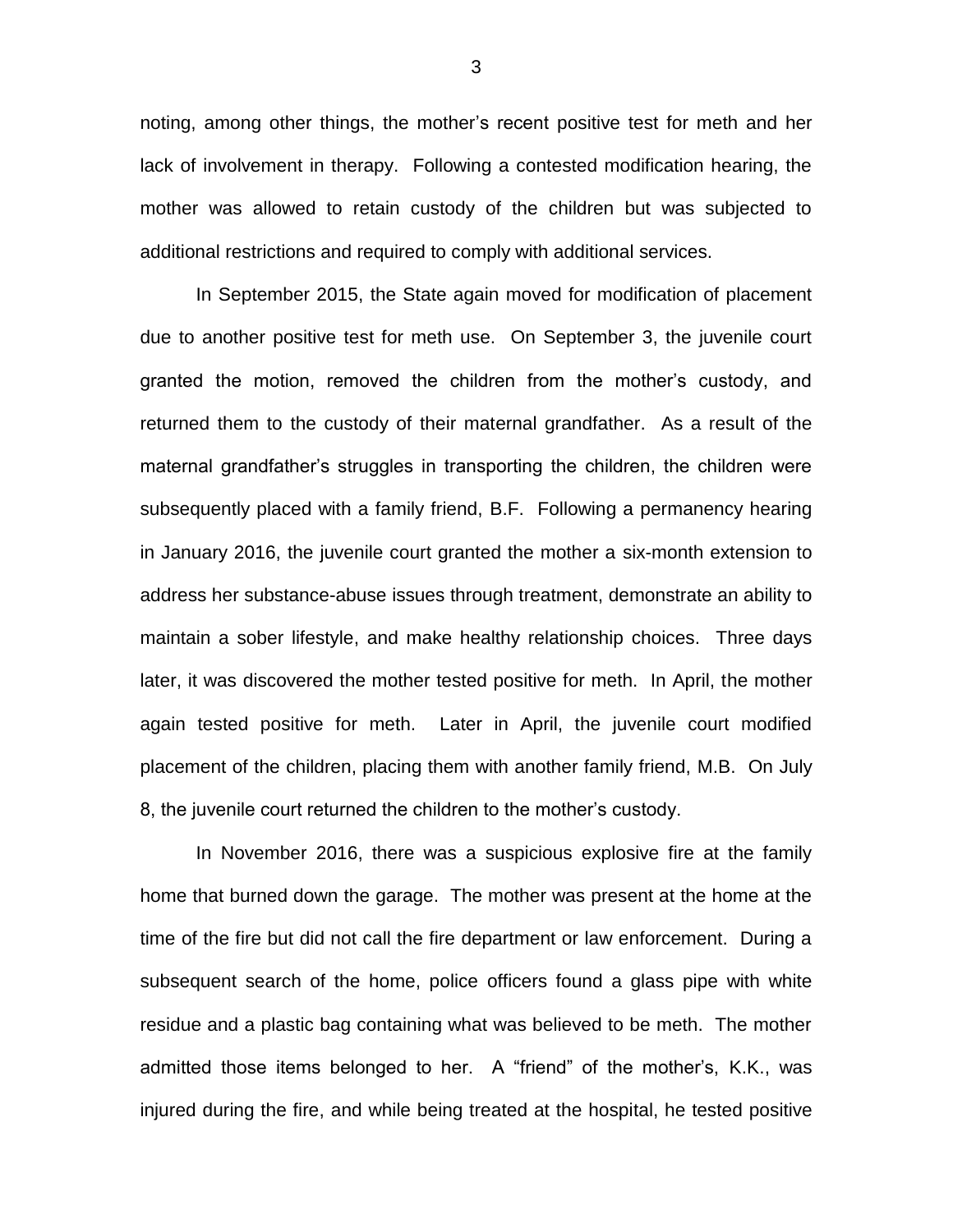for meth. At this time, K.K. was also the subject of two arrest warrants. K.K. referred to the mother as his wife while being treated. In a subsequent interview with law enforcement, the mother conceded K.K. used to cook meth. Officers also observed signs of recent drug use on the mother's person. Law enforcement believed the garage fire resulted from a meth-lab explosion, but because the explosion destroyed the scene, evidence was unavailable to verify the same. The mother was subjected to a subsequent hair-stat drug test and provided negative results. The juvenile court, however, noted its concern that the mother had just colored her hair, which could cause a false-negative result. The mother agreed to stay away from K.K. and re-engage in services. The juvenile court allowed the mother to maintain custody of the children but subjected her to additional restrictions.

In January 2017, DHS issued a founded child-abuse report in relation to the mother allowing K.K. to supervise the children alone. Later that month, the mother was arrested and charged with interference with official acts and aiding and abetting a fugitive from justice. That day, she resisted and obstructed United States Marshalls and local law enforcement in their effort to execute an arrest warrant on K.K. by refusing to allow them into her home, where K.K. was located. On January 18, the juvenile court removed the children from the mother's care and placed them with M.B. The next day, the mother tested positive for meth. The mother continued to have contact with K.K. in jail. Many of their discussions concerned their future relationship together.

In June 2017, DHS amended its permanency goal to termination of the mother's parental rights followed by adoption of the children by M.B. The

4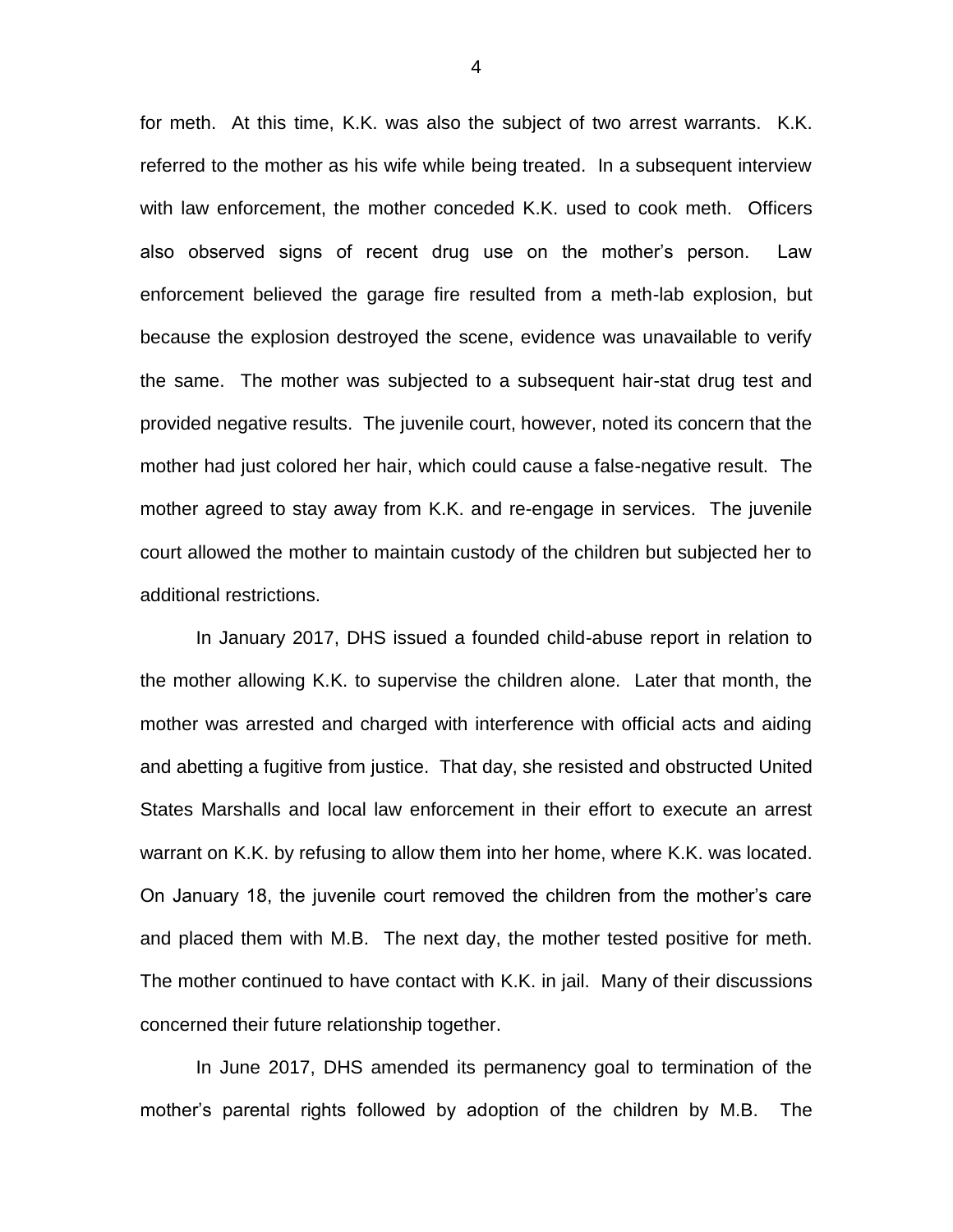juvenile court adopted the same as its primary permanency goal. The State subsequently petitioned to terminate the mother's parental rights. At the subsequent termination hearing in September, the mother conceded the children could not be returned to her custody at that time, as she needed to take care of some "underlying issues" before that could happen. She also acknowledged violating DHS and court directives and lying about her substance abuse and relationships with dangerous men throughout the proceedings. She asked the court for additional time to resolve her issues. The juvenile court ultimately terminated the mother's parental rights pursuant to Iowa Code section 232.116(1)(f) (2017). The mother appeals.

#### **II. Standard of Review**

We review termination-of-parental-rights proceedings de novo. *In re M.W.*, 876 N.W.2d 212, 219 (Iowa 2016). "We are not bound by the juvenile court's findings of fact, but we do give them weight, especially in assessing the credibility of witnesses." *Id.* (quoting *In re A.M.*, 843 N.W.2d 100, 110 (Iowa 2014)). Our primary consideration is the best interests of the child. *In re J.E.*, 723 N.W.2d 793, 798 (Iowa 2006).

### **III. Analysis**

#### A. Grounds for Termination

The mother argues, the juvenile court "erred when it determined there were sufficient grounds to terminate [her] parental rights." Under section 232.116(1)(f), the juvenile court may terminate parental rights if it finds the State has proven by clear and convincing evidence the children (1) are four years of age or older; (2) have been adjudicated CINA; (3) have been removed from the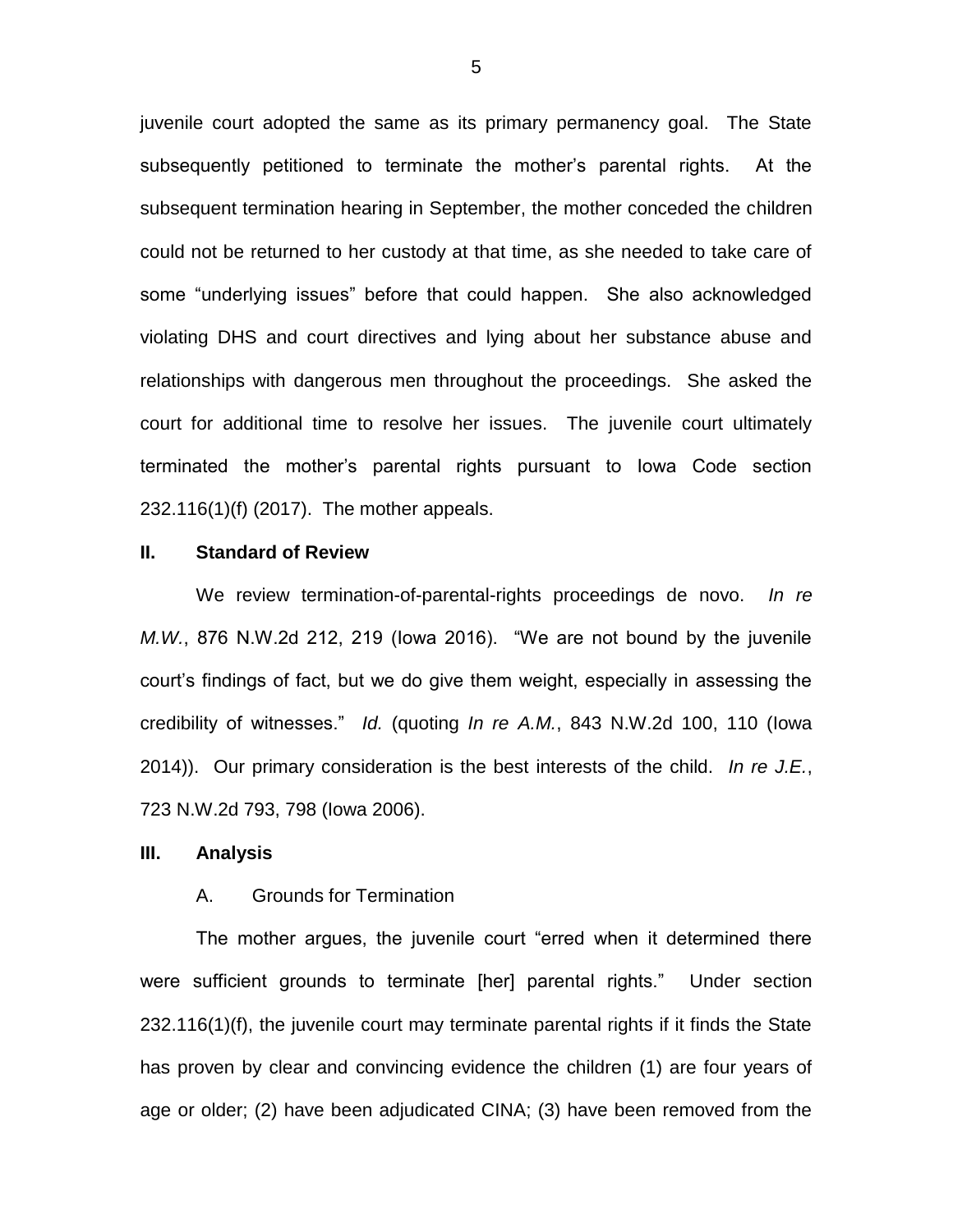physical custody of the parent for at least twelve of the last eighteen months; and (4) cannot be returned to the parent's custody at the time of the termination hearing.

In reviewing the mother's brief, we are unclear as to which of the four elements she challenges, as her argument under this issue solely concerns alternatives to termination. It is undisputed that both children are four years of age or older and have been adjudicated CINA. Also, the mother did not argue below, or specifically in this appeal, that the children have not been removed from her physical custody for at least twelve of the last eighteen months, so any possible challenge to that element was not preserved and is also waived on appeal. *See In re C.B.*, 611 N.W.2d 489, 492 (Iowa 2000) (waiver); *In re J.B.L.*, 844 N.W.2d 703, 704–05 (Iowa Ct. App. 2014) (preservation of error). Finally, the mother's admission that the children could not be returned to her custody at the time of the hearing due to her "underlying issues" is sufficiently clear and convincing evidence to establish the final element. *See In re M.R.*, No. 14-1642, 2014 WL 7343520, at \*2 (Iowa Ct. App. Dec. 24, 2014) (concluding a parent's admission that the child cannot currently be returned to their custody is sufficient for termination).

In reviewing the issues properly before us, we find sufficient evidence to support the termination of the mother's parental rights under Iowa Code section 232.116(1)(f).

B. Bests Interests of the Children

We next consider whether "termination of parental rights would be in the best interest of the child under section 232.116(2)." *M.W.*, 876 N.W.2d at 224.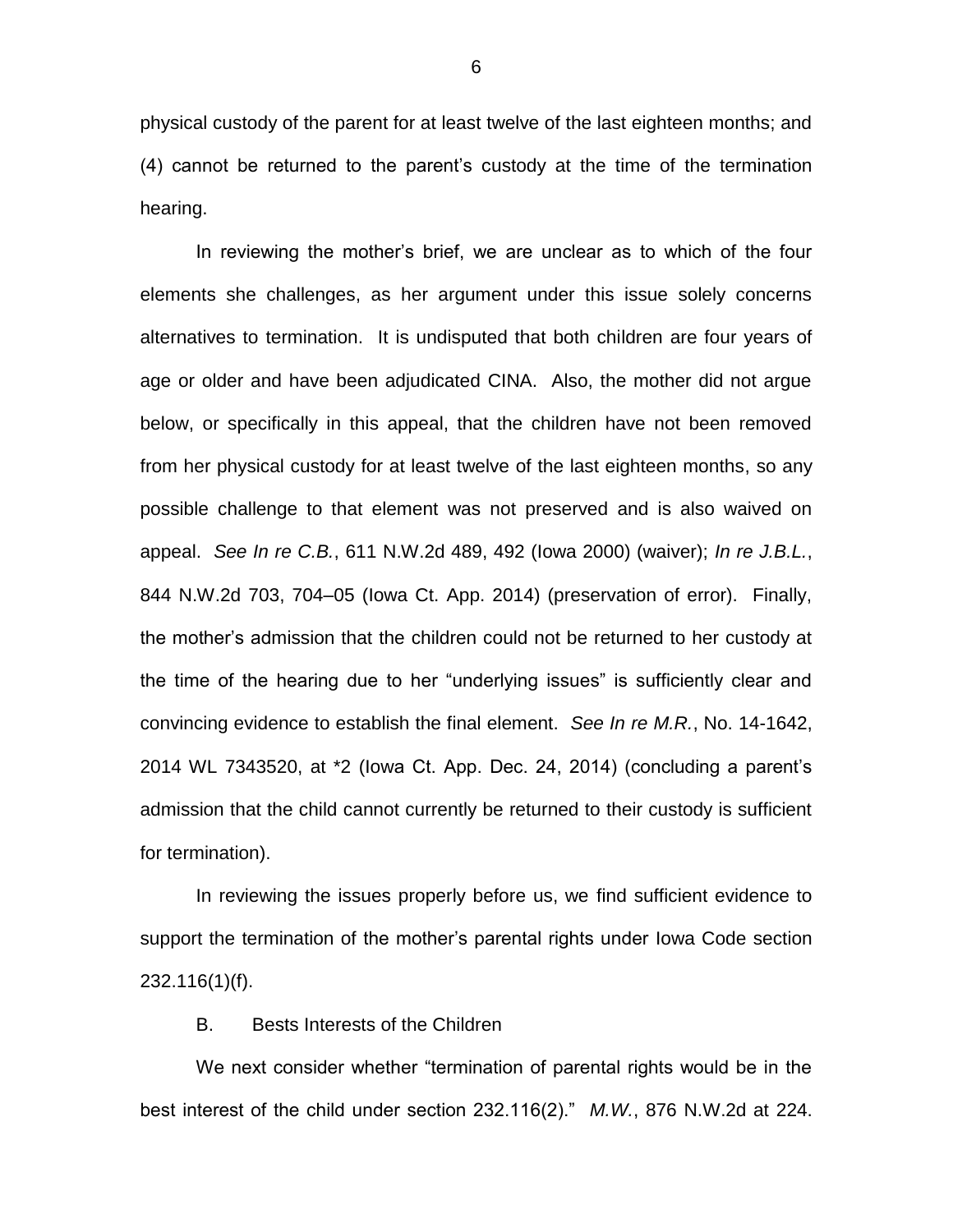In support of her argument that termination is not in the children's best interests, the mother cites her strong bond with the children. It is undisputed that the mother shares a strong bond with the children; she has continued to care for them periodically throughout these proceedings, and the children want to be with her. It is problematic, however, that in the more than two-year span of this case, the mother repeatedly placed her substance abuse and desire to surround herself and her children with dangerous men before the well-being of her children. It is only happenstance that the children never suffered physical harm from the mother's behavior. The mother has been given opportunity after opportunity to put her children first and get clean, but she has repeatedly prioritized her vices, knowing full well of the consequences.

The evidence does not show when or if the mother will be able to become a suitable parent by conquering her drug addiction and avoiding relationships with dangerous men. The trend thus far, however, reveals the opposite. "It is well-settled law that we cannot deprive a child of permanency after the State has proved a ground for termination under section 232.116(1) by hoping someday a parent will learn to be a parent and be able to provide a stable home for the child." *In re A.B.*, 815 N.W.2d 764, 777 (Iowa 2012) (quoting *In re P.L.*, 778 N.W.2d 33, 41 (Iowa 2010)). "[A]t some point, the rights and needs of the children rise above the rights and needs of the parent." *In re C.S.*, 776 N.W.2d 297, 300 (Iowa Ct. App. 2009).

The children's potential adoptive parent has cared for them significantly throughout this case, and both children share a bond with him. Contrary to the mother, he provides them a stable and wholesome environment and is able to

7